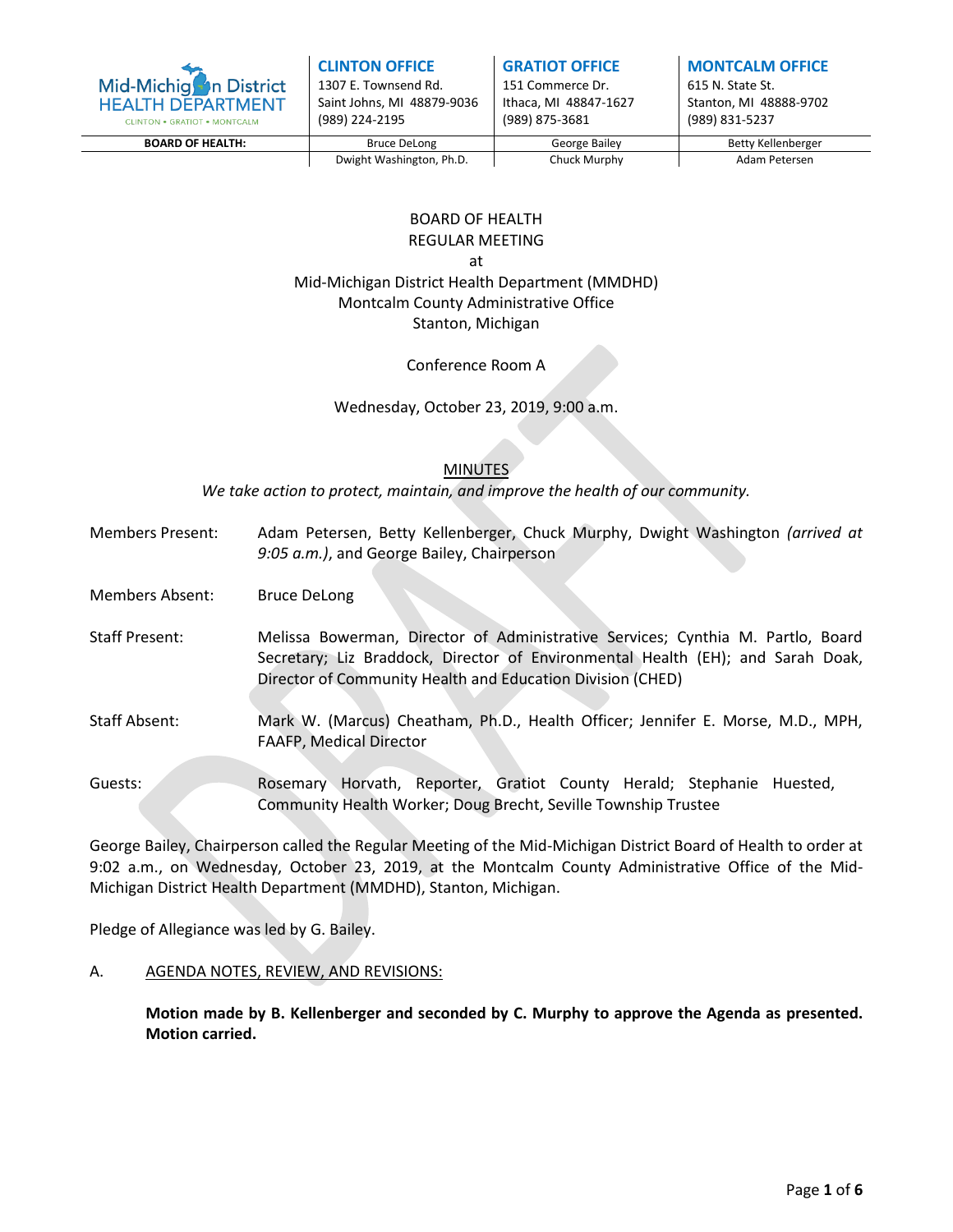#### B. CONSENT ITEMS:

- 1. Meeting Minutes
	- a. Michigan Association for Local Public Health (MALPH) Board of Directors Meeting held September 9, 2019
	- b. Mid-Michigan District Board of Health Regular Meeting held September 25, 2019

## **Motion made by B. Kellenberger and seconded by A. Petersen to accept the Meeting Minutes B. 1. a. and b. and place on file. Motion carried.**

- 2. Communications None
- C. PUBLIC COMMENTS: Doug Brecht provided public comment regarding septic issues in Riverdale.
- D. BRANCH OFFICE EMPLOYEES: S. Doak introduced Stephanie Huested who works for the agency as the Community Health Worker (CHW) for Montcalm County.
- E. COMMITTEE REPORTS:
	- 1. Finance Committee Bruce DeLong, Chairperson *(George Bailey in his absence)*
		- a. MMDHD's Expenses for September 14 through October 11, 2019

**Motion made by G. Bailey to pay the MMDHD's Expenses for September 14 through October 11, 2019, totaling \$489,804.23. Motion seconded by C. Murphy. Motion carried.**

- b. MMDHD's Monthly Balance Sheet, Revenue and Expenditure Report for September 2019 **Delayed due to year-end closing.**
- c. Community Health and Education Division (CHED) Fee Changes

M. Bowerman explained that the CHED Fee Schedule approved in May (annually) included last year's cost for the influenza vaccine because the cost of the influenza vaccine was not available until the fall. She said that the current cost increased cost over last year's cost.

## **Motion made by B. Kellenberger and seconded by A. Petersen to approve the CHED Fee Changes as proposed. Motion carried.**

- 3. Personnel Committee Betty Kellenberger, Chair No report.
- 4. Program Committee Chuck Murphy, Chair No report.
- 5. Mid-Central Coordinating Committee Dwight Washington No report.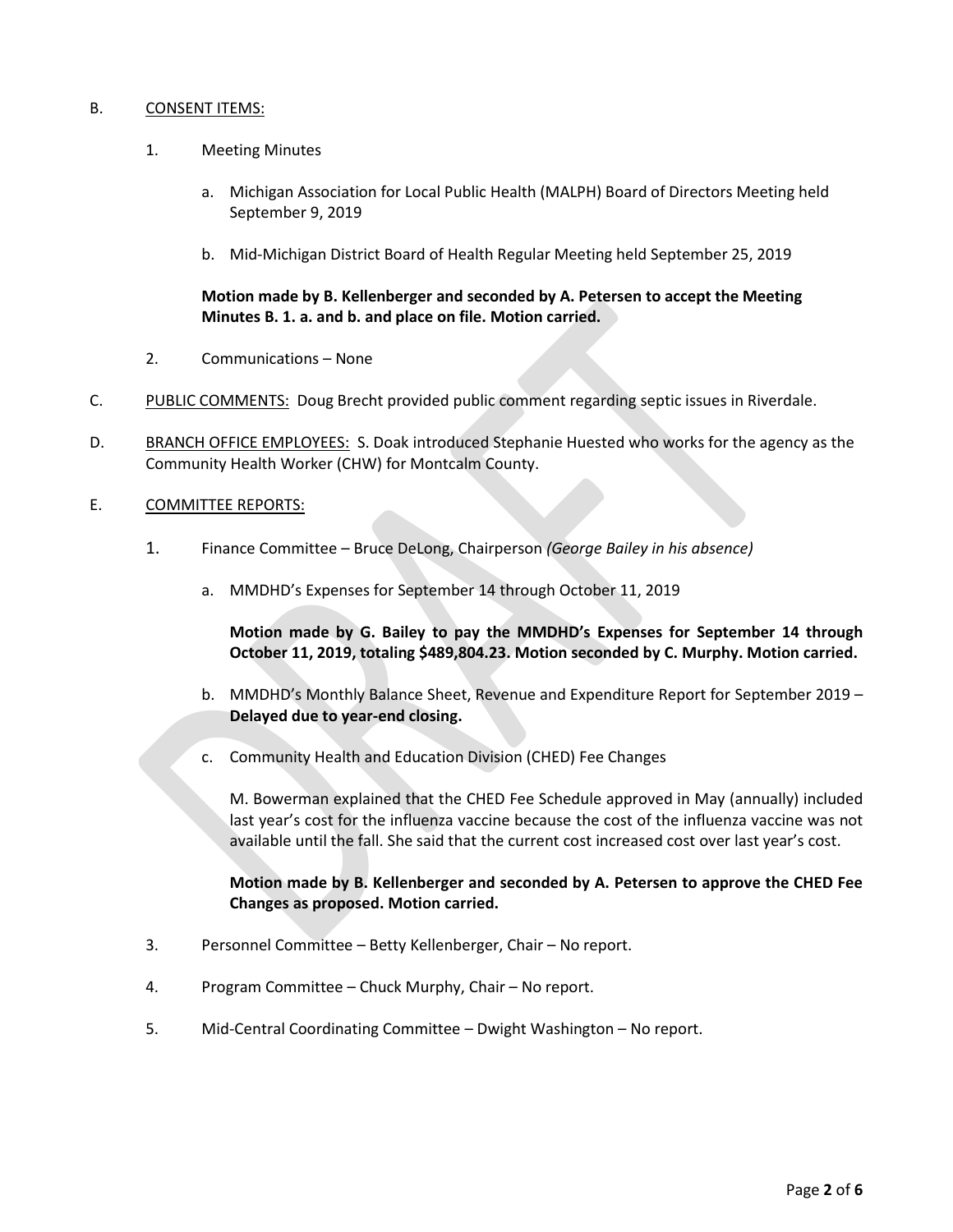#### F. MEDICAL DIRECTOR'S REPORT: Jennifer E. Morse, M.D., MPH, FAAFP *(Sarah Doak in her absence)*

1. Cannabidiol (CBD) Oil

Sarah Doak, Director of CHED reviewed the Medical Director's Report in Dr. Morse's absence. She provided an overview of CBD oil explaining that the oil is derived from hemp. Although recent studies have found that CBD oil may be beneficial for treating many illnesses, it is currently not approved by the Food and Drug Administration (FDA). She said that Dr. Morse recommends avoiding CBD oil at this time due to the inconsistency and quality of the products.

S. Doak recommended the following be adopted as the BOH Monthly Healthy Living Recommendation for November:

- a. *While CBD may be safe and could have medical benefits, the over-the-counter products available today should be avoided at this time as they are unregulated, often contaminated, and often do not contain the CBD and THC concentrations as labeled.*
- b. *If you do choose to use CBD products, do your best to purchase from a reputable company. Though testing of CBD and other cannabinoid products are still evolving, third party agencies such as National Science Foundation (NSF) and United States Pharmacopeia (USP) will soon begin testing and certifying CBD products. The U.S. Hemp Authority [\(https://www.ushempauthority.org/certified-companies\)](https://www.ushempauthority.org/certified-companies), an initiative by hemp growers, has already been testing and certifying hemp and hemp products.*
- 2. Influenza

Shots were provided to BOH members to show their support for influenza vaccinations.

**Motion made by B. Kellenberger and seconded by D. Washington to adopt the BOH Monthly Healthy Living Recommendation for November and accept and place the Medical Director's Report on file. Motion carried.**

- G. HEALTH OFFICER'S REPORT: Mark W. (Marcus) Cheatham, Health Officer, Ph.D. *(Melissa Bowerman, Sarah Doak and Liz Braddock in his absence)*
	- 1. FY 18/19 Quarterly Service Report, Fourth Quarter (July 1, 2019 September 30, 2019)

M. Bowerman reviewed the Quarterly Service Report for the fourth quarter of FY 18/19 indicating that the agency met its goal for the Family Planning Program. The Children's Special Health Care Services (CSHCS) Program continues to do well.

For Environmental Health (EH), L. Braddock reported that the number of Food Program license facilities was slightly below last year's number. She indicated that temporary food licenses increased over last year's temporary licenses. She also mentioned that food safety education participation increased 36%. This increase was due to changes made to offer classes off-site and the class time was changed from two days to one day (8 hours). L. Braddock also reported that the numbers for the On-Site Sewage Disposal Program were higher than last year's numbers and the Water Quality Control Program permits decreased 8.9% over last year's numbers. L. Braddock also reported that the EH Division handled 204 nuisance complaints, including 139 visits and 121 follow-up visits.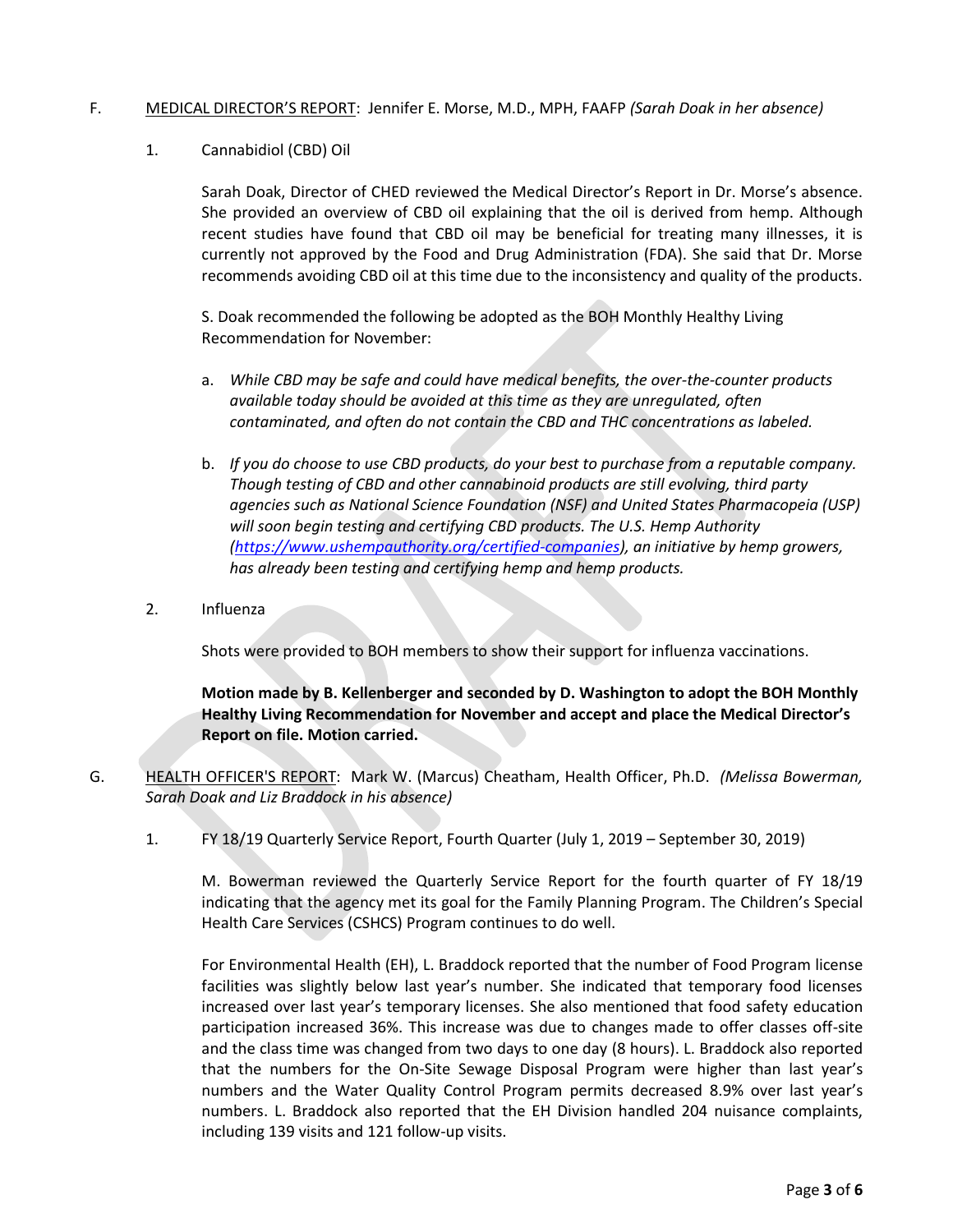# **Motion made by D. Washington and seconded by C. Murphy to approve the FY 18/19 Quarterly Service Report for the Fourth Quarter as presented. Motion carried.**

2. District-Wide In-Service, Friday, November 1, 2019, Agro-Liquid Fertilizers, Saint Johns

G. Bailey encouraged the BOH to attend the District-Wide In-Service on Friday, November 1, 2019 at the Agro-Liquid Fertilizers facility in Saint Johns. The event is from 8:30 a.m. to 4:30 p.m.

3. Agreements Signed, September 21 – October 18, 2019

M. Bowerman reviewed the Agreements Signed list that was provided for information only.

#### H. OLD BUSINESS:

1. Eastern Equine Encephalitis (EEE)

L. Braddock provided an update on the EEE outbreak stating that although the spraying in Montcalm County has been completed there are still active mosquitos in the county. She reviewed the current human and animal cases in the State indicating that to date; there have been five human fatalities. She reported that the Michigan Department of Health and Human Services (MDHHS) issued a notice to the public to continue to be vigilant and use insect repellant and protective clothing. A hard frost is needed for a total mosquito die off. Additionally, she indicated that there was arbovirus activities including avian and West Nile virus. She thanked Commissioner Petersen for his work within the community. L. Braddock summarized that the spraying activity went well; and a hot wash of the event with the State was being planned. Additionally, she indicated that MDHHS was considering the possibility of increasing surveillance of both species of mosquitos in the future. A. Petersen provided a summary of actions he took to get information to the public regarding EEE and spraying in Montcalm County.

# 2. PFAS Update

L. Braddock provided an update regarding PFAS within the district stating that homes in Bushnell Township were tested for PFAS as a second bio solids site was discovered in Ionia Township. Results are expected within the next couple of weeks. She provided a status update regarding the three other PFAS sites within the district: Clinton County, Watertown Township; Gratiot County, City of Alma; and Montcalm County, Tri County Schools and Central Montcalm Public Schools.

3. Letter to Public Health Accreditation Board (PHAB); MMDHD National Accreditation Withdrawal

G. Bailey indicated that he has read the minutes regarding last month's BOH meeting and the letter to PHAB; and he supports the BOH's decision to not renew national accreditation through PHAB.

**Motion made by B. Kellenberger and seconded by C. Murphy to authorize the BOH Chairperson to sign the letter to PHAB as proposed. Motion carried.**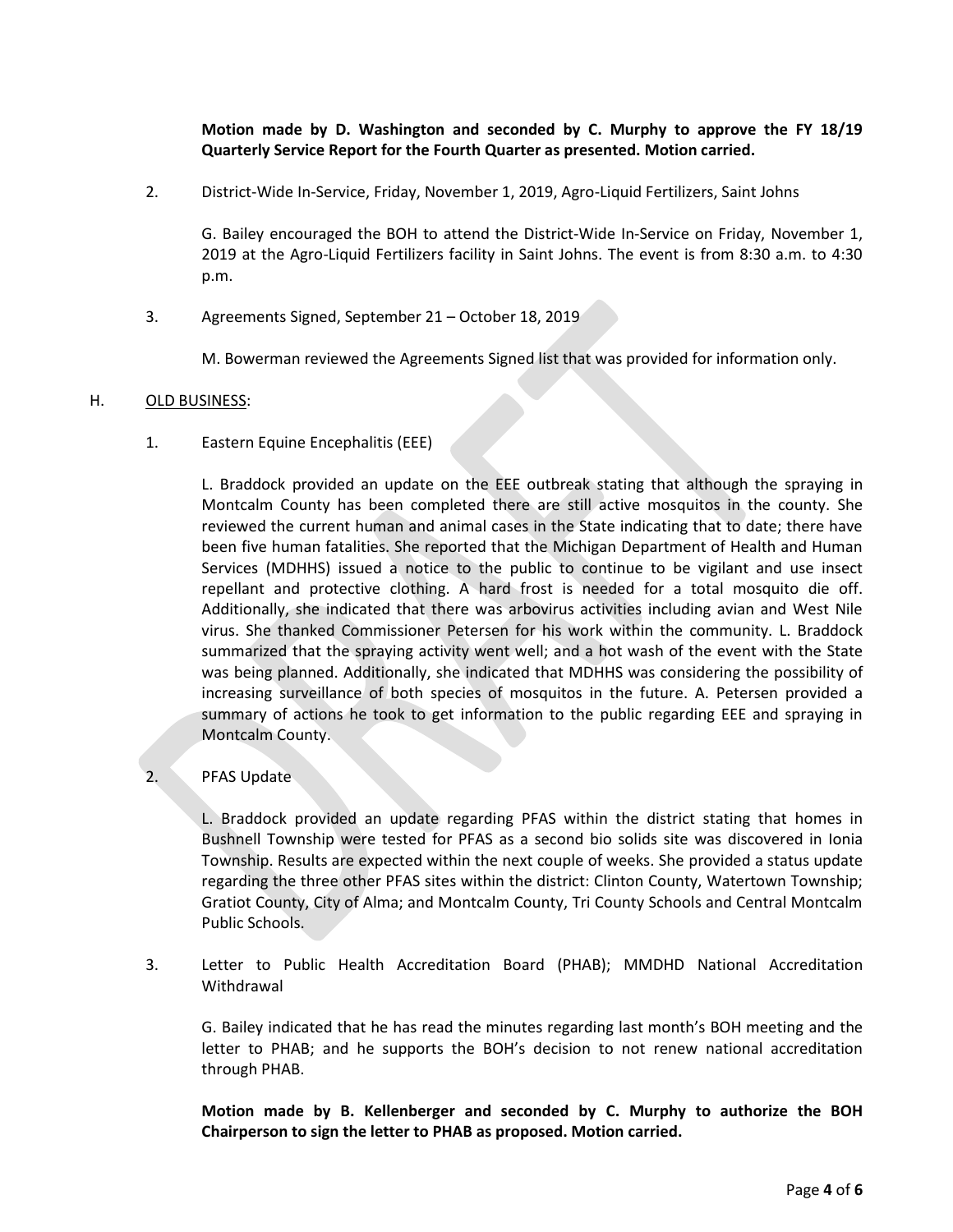4. Recap of Michigan's Premier Public Health Conference, October 16-17, 2019, Ypsilanti

L. Braddock provided an update regarding Michigan's Premier Public Health Conference stating that staff that attending the conference felt it was interesting. She reported that the lead abatement topic was very interesting. D. Washington added that MMDHD's strong presence at the conference was recognized and valued. He noted the importance of all counties to work together. He also added that he saw innovative solutions for how communities are working together to solve issues. Another presentation he found interesting was regarding how healthy environments translate to healthy communities. He expressed his gratitude for the opportunity to attend the conference.

5. Riverdale, Seville Township

C. Murphy provided an update regarding the septic issues in Riverdale.

L. Braddock added that a meeting has been scheduled next Tuesday, October 29, 2019 in Lansing with agency staff; Seville Township officials; the Michigan Department of Environment, Great Lakes, and Energy (EGLE); and the engineer hired for the township, Fleis & VandenBrink to work with them on these issues.

# I. NEW BUSINESS:

1. FY 19/20 MMDHD Organizational Charts

**Motion made by D. Washington and seconded by B. Kellenberger to approve the FY 19/20 MMDHD Organizational Charts as proposed. Motion carried.**

2. Michigan Septic Summit, November 6, 2019, Traverse City

G. Bailey provided an overview of the Michigan Septic Summit scheduled for November 6, 2019 in Traverse City stating that he was asked to serve on the policy board. He encouraged BOH members and interested public to attend.

3. State Road Women, Infants, and Children's Clinic, Clinton County

S. Doak explained that a Women, Infants, and Children's clinic was currently being held at the Valley Farms Baptist Church on State Rd., Clinton County. She indicated that the American Baptist Church of Michigan requested their building back; therefore, our last clinic there was today. She reported that although no suitable facility has been found, the agency would like to remain in that area as the need is great.

- 4. Emerging Issues None.
- J. LEGISLATIVE ACTION: None.